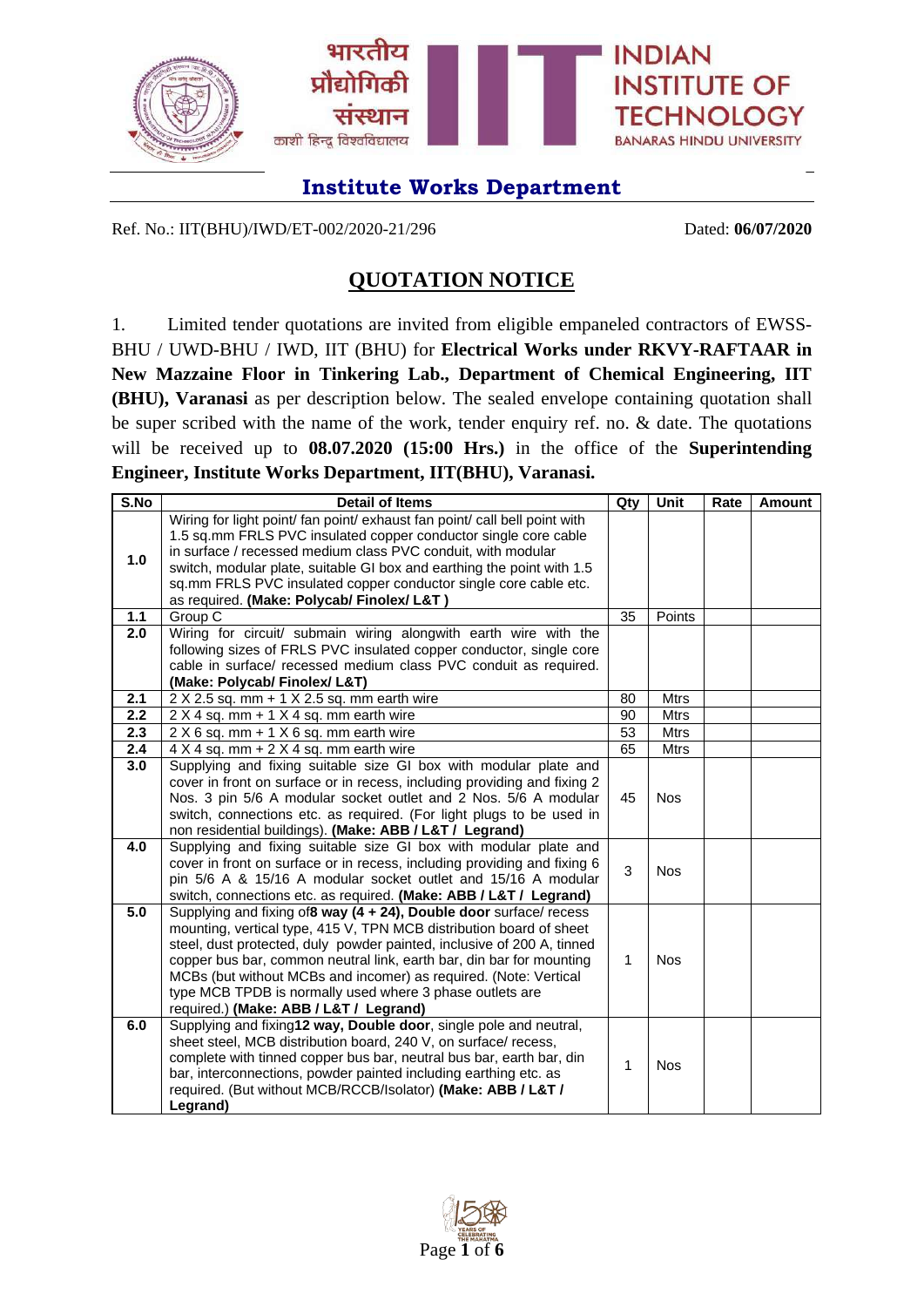





| 7.0        | Providing and fixing following rating and breaking capacity and pole                                                                   |                     |                 |              |  |
|------------|----------------------------------------------------------------------------------------------------------------------------------------|---------------------|-----------------|--------------|--|
|            | MCCB with thermo magnetic release and terminal spreaders in<br>existing cubicle panel board including drilling holes in cubicle panel, |                     |                 |              |  |
|            | making connections, etc. as required. (For VTPN DB) (Make: ABB /                                                                       |                     |                 |              |  |
|            | L&T / Legrand)                                                                                                                         |                     |                 |              |  |
| 7.1        | 125 A, 36KA, FPMCCB                                                                                                                    | $\mathbf{1}$        | <b>Nos</b>      |              |  |
| 8.0        | Supplying and fixing 5 A to 32 A rating, 240/415 V, 10 kA, "C" curve,                                                                  |                     |                 |              |  |
|            | miniature circuit breaker suitable for inductive load of following poles                                                               |                     |                 |              |  |
|            | in the existing MCB DB complete with connections, testing and                                                                          |                     |                 |              |  |
|            | commissioning etc. as required. (Make: ABB / L&T / Legrand)                                                                            |                     |                 |              |  |
| 8.1        | Single Pole MCB                                                                                                                        | 20                  | <b>Nos</b>      |              |  |
| 8.2        | Triple pole                                                                                                                            | 4<br>$\overline{4}$ | <b>Nos</b>      |              |  |
| 8.3<br>8.4 | 32 A "C" curve FP MCB with sheet steel enclosure<br>DP MCB "C" curve 40/63 A                                                           | $\overline{c}$      | N <sub>os</sub> |              |  |
| 9.0        | Supplying and fixing 20W LED batten ( Make: Philips/ Wipro /                                                                           |                     | <b>Nos</b>      |              |  |
|            | Polycab)                                                                                                                               | 25                  | <b>Nos</b>      |              |  |
| 10.0       | Supplying and fixing of 230VAC 1Ph. 1400mm dia Ceiling Fan (High                                                                       |                     |                 |              |  |
|            | Speed) with down rod upto 5ft. (Make: Usha / Crompton / Bajaj)                                                                         | 10                  | <b>Nos</b>      |              |  |
| 11.0       | Supplying and fixing of 230VAC 1Ph. 400 mm Wall Fan with sweep                                                                         | 5                   | <b>Nos</b>      |              |  |
|            | feature. (Make: Usha / Bajaj / CG)                                                                                                     |                     |                 |              |  |
| 12.0       | DP mcb "C" curve 40/63 A in 2/4 Module sheet Steel Enclosure                                                                           | $\overline{2}$      | <b>Nos</b>      |              |  |
|            | (Make: ABB / L&T / Legrand)                                                                                                            |                     |                 |              |  |
| 13.0       | Supplying and fixing 20 A, 240 V, SPN Industrial type socket outlet,                                                                   |                     |                 |              |  |
|            | with 2 pole and earth, metal enclosed plug top alongwith 20 A "C"                                                                      |                     |                 |              |  |
|            | curve, SP, MCB, in sheet steel enclosure, on surface or in recess,                                                                     | 2                   | <b>Nos</b>      |              |  |
|            | with chained metal cover for the socket out let and complete with<br>connections, testing and commissioning etc. as required. (Make:   |                     |                 |              |  |
|            | ABB / L&T / Legrand)                                                                                                                   |                     |                 |              |  |
| 14.0       | Earthing with G.I. earth pipe 4.5 meter long, 40 mm dia including                                                                      |                     |                 |              |  |
|            | accessories, and providing masonry enclosure with cover plate                                                                          |                     |                 |              |  |
|            | having locking arrangement and watering pipe etc. with charcoal/                                                                       | $\mathbf{1}$        | <b>Nos</b>      |              |  |
|            | coke and salt as required.                                                                                                             |                     |                 |              |  |
| 15.0       | Providing and fixing 25 mm X 5 mm G.I. strip on surface or in recess                                                                   | 20                  | <b>Mtrs</b>     |              |  |
|            | for connections etc. as required.                                                                                                      |                     |                 |              |  |
| 16.0       | Supplying and fixing8 way, Double door, single pole and neutral,                                                                       |                     |                 |              |  |
|            | sheet steel, MCB distribution board, 240 V, on surface/ recess,                                                                        |                     |                 |              |  |
|            | complete with tinned copper bus bar, neutral bus bar, earth bar, din                                                                   | $\mathbf{1}$        | <b>Nos</b>      |              |  |
|            | bar, interconnections, powder painted including earthing etc. as                                                                       |                     |                 |              |  |
|            | required. (But without MCB/RCCB/Isolator (Make: ABB / L&T /<br>Legrand)                                                                |                     |                 |              |  |
| 17.0       | Supplying and laying of LT power cable of 3.5Cx 25 Sqmm on wall                                                                        |                     |                 |              |  |
|            | surface including termination at both ends using gland and lugs as                                                                     | 15                  | <b>Mtrs</b>     |              |  |
|            | required. ( Make: Polycab/ Gloster/ KEI)                                                                                               |                     |                 |              |  |
|            |                                                                                                                                        |                     |                 | <b>Total</b> |  |
|            |                                                                                                                                        |                     |                 |              |  |

#### **NOTE:**

- Work completion Period 40 Days.
- Amount and quantity variation: Quantity may vary as per actual work execution/site requirement/end user suggested changes during execution but the final bill value shall not exceed more than 5% of order value.
- Due Date-1 week and Commercial terms & condition as per standard
- Taxation included as per applicable rule of GST.
- Warranty period: 01 year for all above works after handing over of user certificate.
- All electrical works shall comply to applicable IS electrical safety norms.

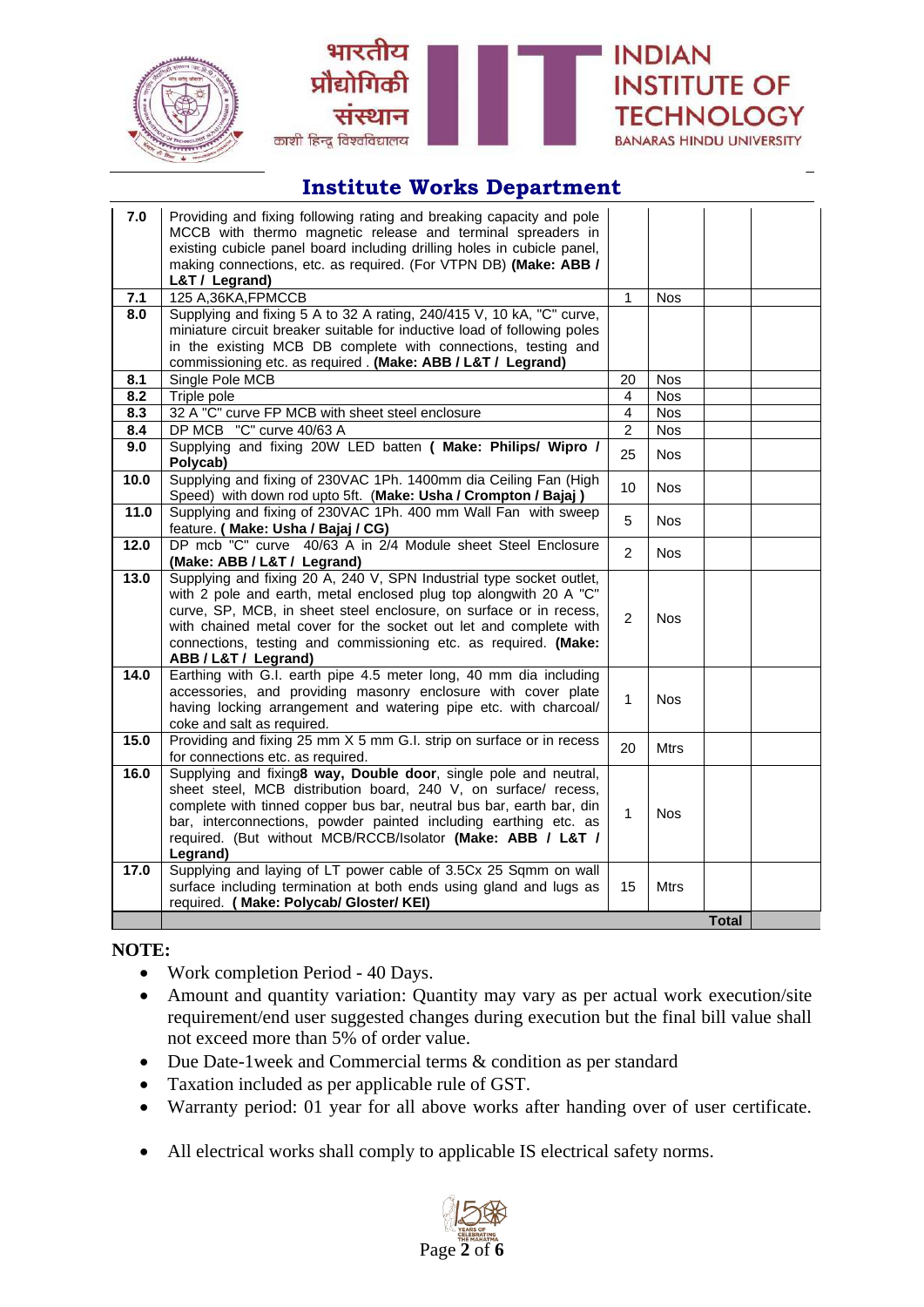



- Any loss of material/ manpower during the execution of works shall be responsibility of the contractor.
- For execution of above works all accessories shall be arranged by contractor at their end.
- Contractor must have valid Electrical Safety Certificate issued by The D.G.- Electrical Safety.
- Any other losses occurring during the execution of above work shall also be the responsibility of the contractor
- All works shall be executed by skilled electrician under the supervision of qualified supervisor.
- Quality of work must comply with CPWD norms.

2. The bidders should submit self certified order copies of similar type of works executed during last three financial years along with self certified copies of satisfactory work completion certificates.

3. Those bidders who have already executed similar type of works in IWD, IIT(BHU) need not submit satisfactory work completion certificates. They should submit only the self certified copies of earlier work orders.

4. The amount of similar work order executed during preceding last three financial years should be at least:

(i) 1 order of 80% of estimated cost of this work.

OR

(ii) 2 order of 60% of estimated cost of this work.

OR

(iii) 3 order of 40% of estimated cost of this work.

5. (a) Intending bidder should have average annual financial turnover of at least at least 30% of the estimated cost of this works during preceding last three financial years. **Self certified photocopies of certificate from CA to be submitted with bid.**

(b) Should not have incurred any loss in more than three years during the preceding three financial years ending 31st March, 2019. **Self Certified photocopy of certificate from CA to be submitted alongwith last five years Profit & Loss Account to be submitted with bid.**

(c) Should have a solvency certificate of **40%** of the estimated cost issued by Bank during the last six months. **Certified copy of original solvency certificate to be submitted with bid.**

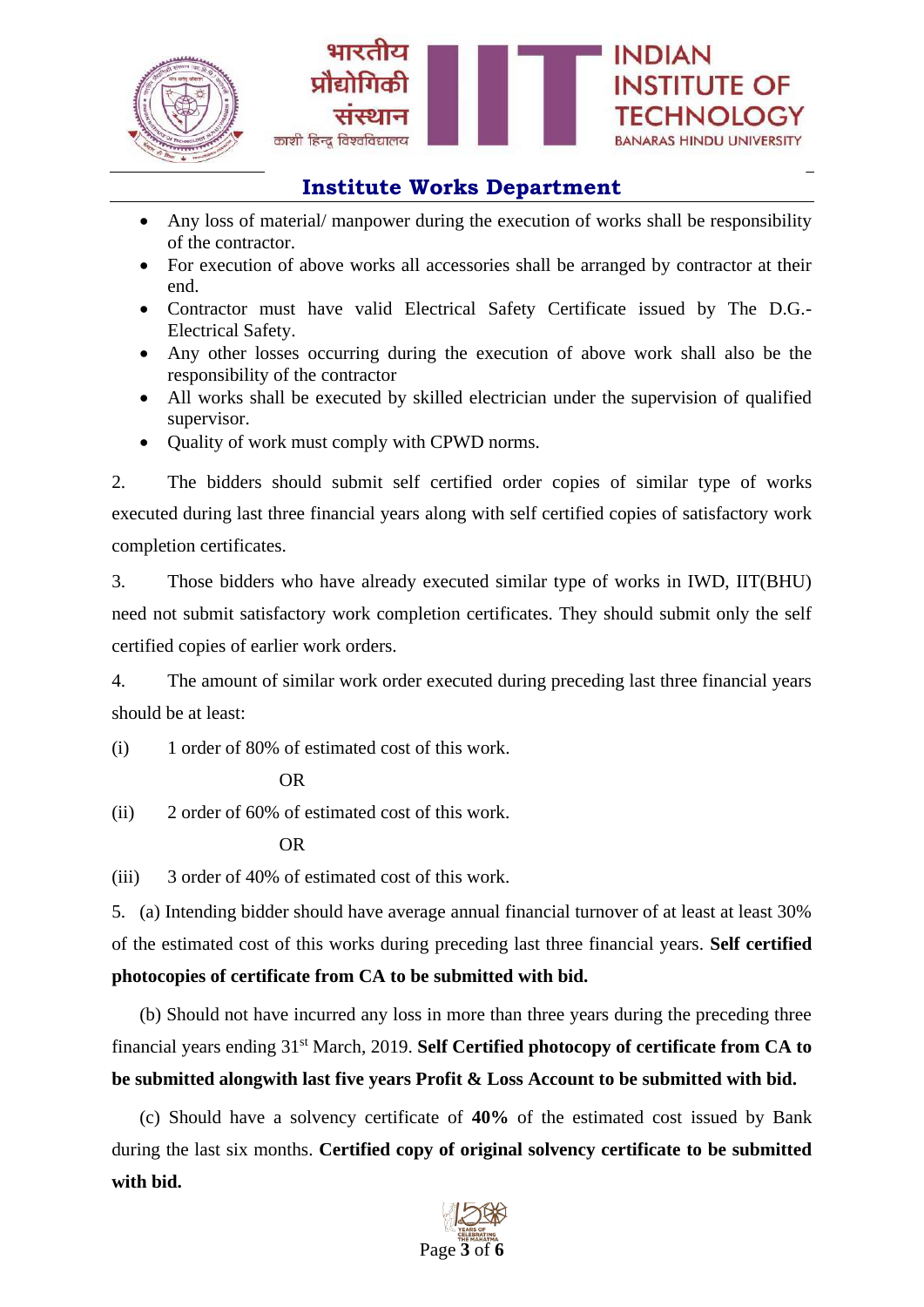



6. Any bid submitted without the above mentioned documents in support of criteria laid down from Sl. No. 2 to 5 above shall be treated as unresponsive and may not be considered for further evaluation by the tender opening committee.

7. The quotation forms complete in all aspects along with all required documents should be submitted in sealed envelope along with **tender fee of 590/-** in the form of demand draft drawn in favour of the Registrar, IIT (BHU), payable at Varanasi

8. The estimated cost of this work is **1,98,576.00** inclusive of applicable GST. The **earnest money deposit** of **10,000.00** shall be submitted in the form of FDR or DD in favour of the Registrar, IIT (BHU), payable at Varanasi. The **EMD** of successful bidder will be retained till the completion of work and shall be returned along with security deposit. The EMD of unsuccessful bidders shall be returned after the final award of work.

9. In case one or more eligible bidders are found lowest that is the L-1 prices are same then all L-1 bidders will be asked to resubmit their bids in sealed envelope with the objective to break the tie cases and determine a single L-1 bidder.

10. The works will be executed on Agreement/work order basis.

11. Institute reserves the right to reject any quotation or all quotation without prejudice, assigning any reason or giving any explanation.

12. If quotations are submitted without clearly writing the rates and total amount then quotation shall be rejected.

13. Quotation not stamped &signed by the contractor or his legally authorized agent will be considered invalid.

14. **Security deposit @ 5%** shall be deducted from each bill. The security deposit of 5% deducted from all the bills will be refunded after completion of the warranty period i.e. 12 months from the date of works completion. The date of issue of work completion certificate will be treated as the work completion date.

15. 1% water tax will be deducted from each bill if applicable.

16. Electricity charge will be deducted as per actual consumption.

17. 2% Income Tax and other applicable taxes such as GST etc. shall be deducted as per applicable Govt. rules.

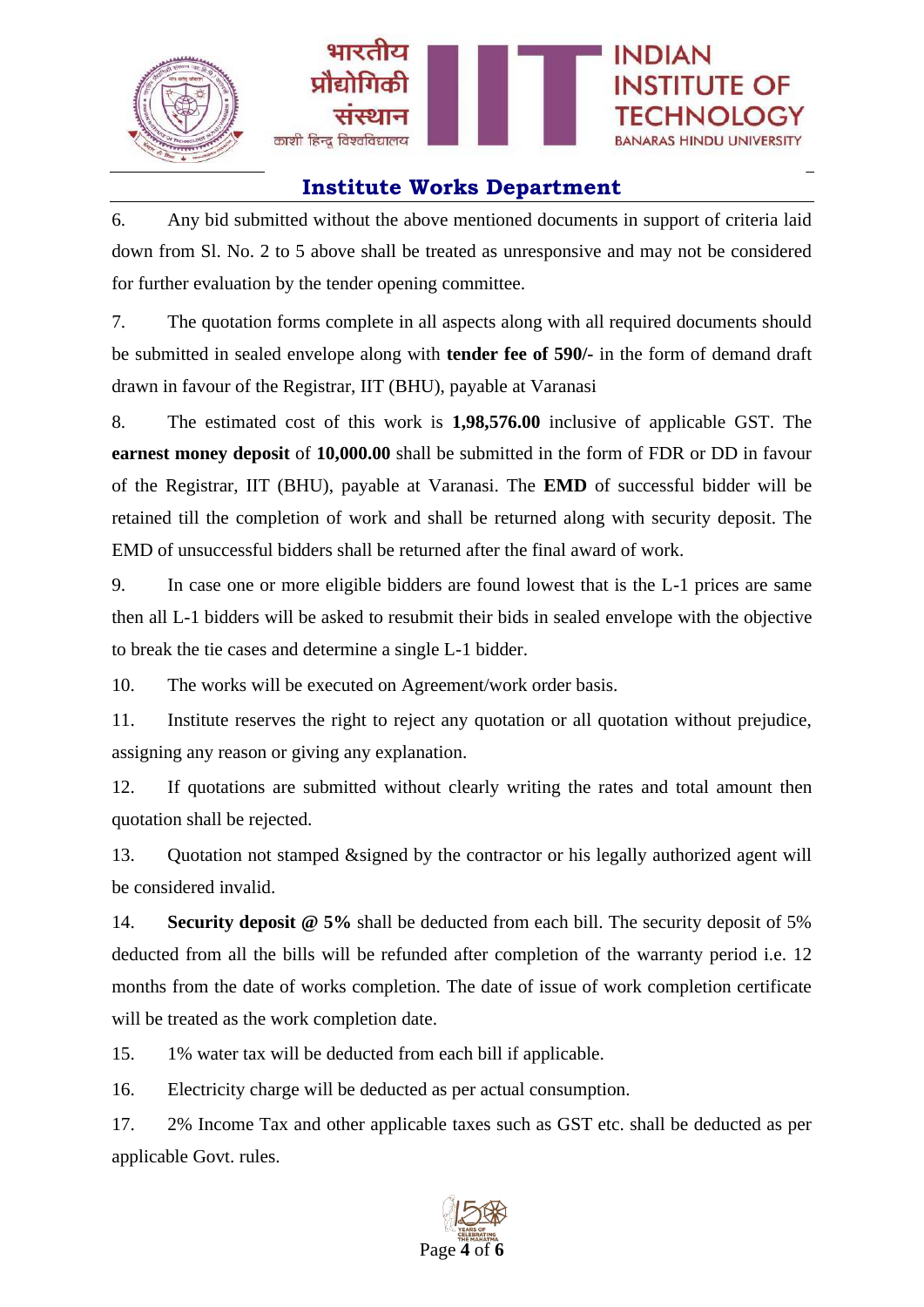



18. **Amount and quantity variation**: Quantity may vary as per actual work execution/site requirement/end user suggested changes during execution but the final bill value shall not exceed more than 5% of order value.

19. All the materials/equipments provided by the vendor will be checked by IWD before installation.

20. **Work completion period**: Within **40 Days** from the date of issue of Letter of Award/Work order. Work completion certificate shall be issued by the IWD after obtaining a satisfactory work done report from the user. A period of 10 days will be added to the work completion period for completion of above procedure.

21. **Late work completion penalty**: If work in not completed within the given time, penalty will be deducted as per institute norms.

22. Any damage caused to the building shall have to be made good by contractor at no extra cost & without any delay.

23. The bids submitted after the last date & time will not be considered for opening. The bids received within the last date & time will be opened on **08.07.2020 (16:00 Hrs.)** in the Committee room of the Superintending Engineer, IWD, IIT (BHU), Varanasi.

> Sd-**Superintending Engineer** Institute Works Department, IIT(BHU)